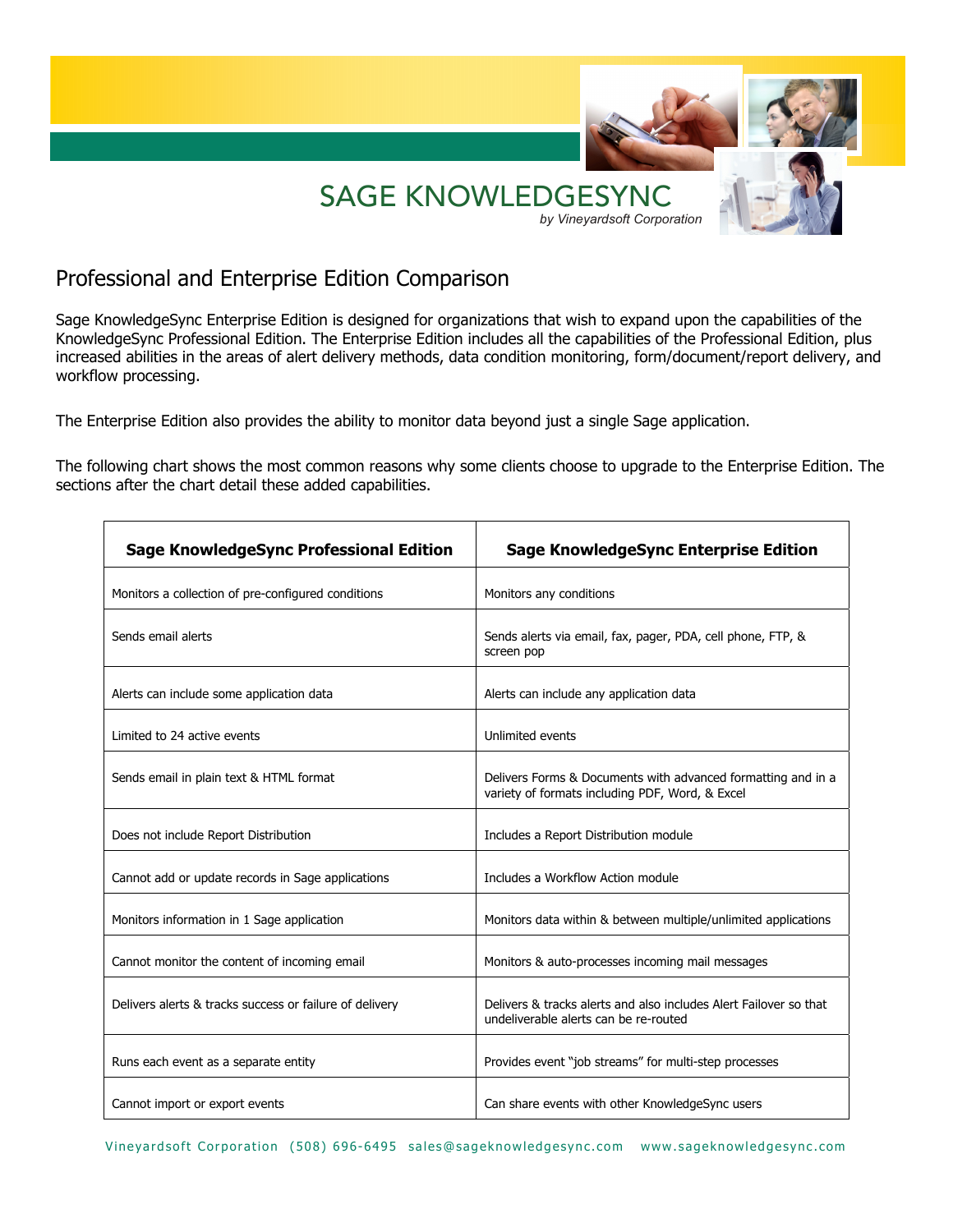# **Business Condition Trigger Creation (Query Designing)**

Along with the pre-configured queries that are included in the Professional Edition, the Enterprise Edition includes the "Query Design Module" in which you can both modify the pre-configured queries that come with Sage KnowledgeSync as well as create an unlimited number of additional queries of your own.

The Query Designer is wizard-driven and requires no technical knowledge other than a familiarity with the database schema of the application you wish to create queries for. Using the Query Designer, you can create "event triggers" based on any conditions of data within any aspect of a Sage application. This gives you the ability to create event triggers on the precise conditions that are important to your organization.

## **Multiple Alert Delivery Methods**

The Professional Edition allows you to create events that send alerts via email. The Enterprise Edition adds the following alert delivery methods to the KnowledgeSync application:

- Fax
- Text Message to Cell Phone, PDA, or Pager
- Screen Pop
- Web Browser
- FTP

## **Custom Field & Calculations Inclusion in Alert Messages**

In the events in the Professional Edition, the data fields that you can use in your alert messages are pre-defined; with the Enterprise Edition, you have the ability to pick and choose which data fields you want your events to have access to. This means that custom or site-specific fields can be included in your alerts, as can "calculated fields" that use sophisticated arithmetic equations to perform more in-depth analysis of the information in your Sage application.

The Enterprise Edition also allows you to enable auditing on any field in your Sage application database and thus create events that are triggered based on changes that are made to any fields within your Sage application.

## **Unlimited Event Activation**

Unlike the Professional Edition which limits you to a maximum of 24 active events, Sage KnowledgeSync Enterprise Edition has no limit to the number of events that you can design and activate within the KnowledgeSync system.

## **Form & Document Delivery**

Depending on your business you may have the need to deliver Forms or Documents to your alert recipients. These forms or documents may include such things as invoices, statements, dunning notices, product quotations, and purchase orders.

The Enterprise Edition provides the ability to automatically generate and deliver Forms and Documents. They made be delivered via email, fax, FTP, or web browser, and they may be generated in a variety of formats, including PDF (Adobe Acrobat), HTML, Microsoft Word, Microsoft Excel, and other formats.

## **Crystal Reports Distribution**

Sage KnowledgeSync Enterprise Edition embeds the Crystal Reports "runtime" engine, giving you the ability to schedule, generate, and distribute an unlimited number of analytical reports to an unlimited number of recipients. These reports can be for such things as:

- Detailing Aged Receivables or Overdue Invoices
- A snapshot of Inventory Stock Status

```
Vineyardsoft Corporation (508) 696-6495 sales@sageknowledgesync.com www.sageknowledgesync.com
• Job Progress Updates
```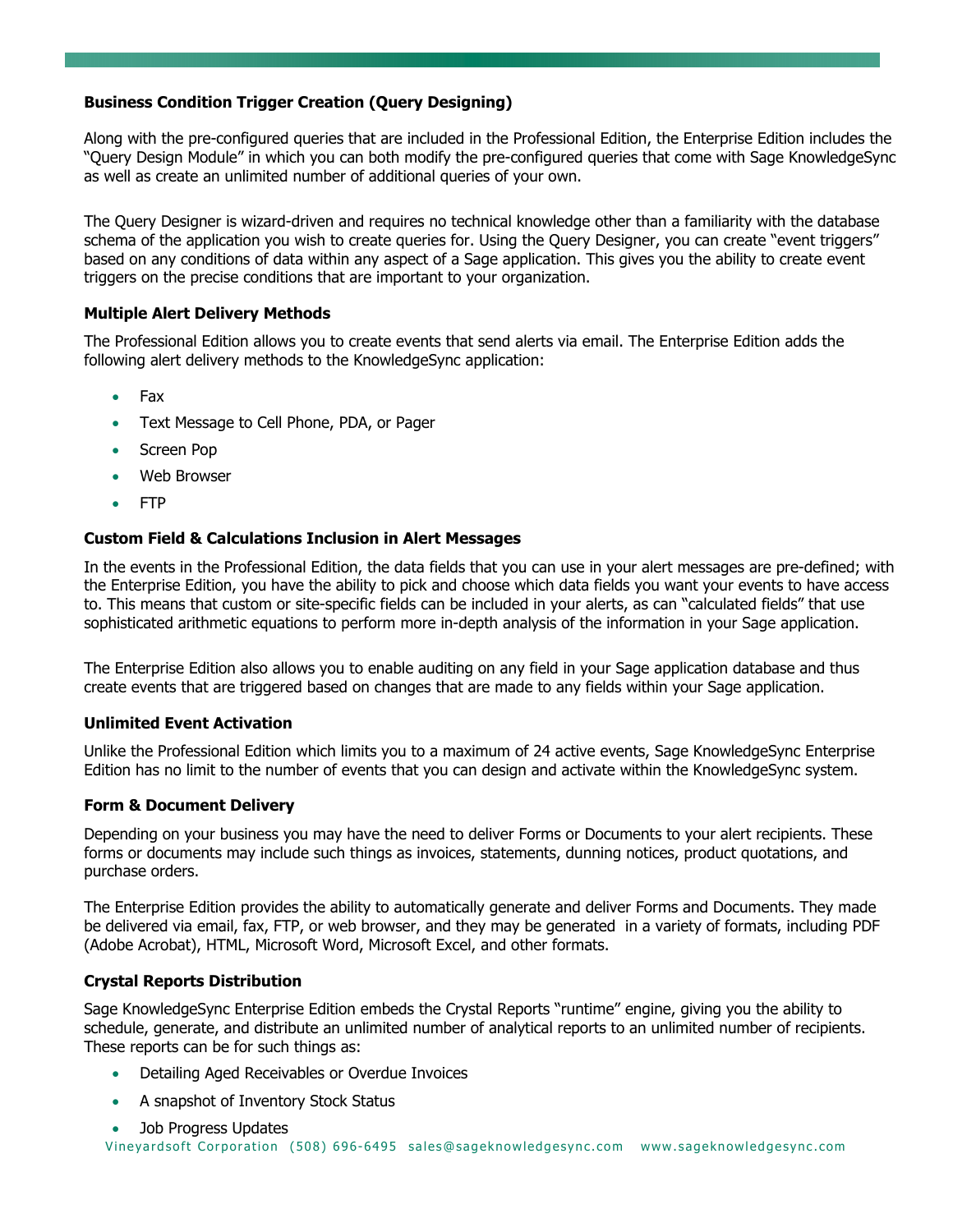The Enterprise Edition can generate and deliver any reports that were created in versions 8.5 through 11 of Crystal Reports. This includes the ability to "trigger" the generation and delivery of reports based upon specific business conditions within a Sage application. (E.g., generate and deliver an Aged Receivables Report for any client who goes over 90 days overdue, or generate a Stock Status Report for any item that falls within 10% of its re-order level.)

#### **Workflow Execution (Application Updates)**

Sage KnowledgeSync Enterprise Edition is often referred to as "Alerts on Steroids" because it does much more than just send alerts. With a fully integrated "Workflow" module, the Enterprise Edition can update your business applications at the same time it sends alerts to your staff and clients.

The Workflow module in the Enterprise Edition consists of a suite of API Tools; this includes a Visual Basic (VB) Scripting module, the ability to generate XML, the ability to run programs, SQL statements, stored procedures, and more.

The Workflow module not only enables you to add or update records within your application databases, it allows you to move data between the multiple applications in use by your organization.

#### **Event Job Streams**

As your use of Sage KnowledgeSync gets more sophisticated, you may find that in addition to monitoring and responding to individual conditions there is the need to automate multi-step business tasks. One example of such a task would be the processing of a new order – you need to send a confirmation to the client, you need to send an alert to order fulfillment, a copy of the invoice to finance, and you need to create a sale record in a CRM application.

With the Enterprise Edition, multi-step processes like this one can be accommodated via the "Event Job Streams" module. This module lets you create job streams that are composed of multiple individual events; when a specific event in the stream is done processing, the next event in the stream is initiated. Events can easily be inserted or reordered within a stream, and if an error occurs anywhere within the stream, the remaining processes are put on hold until the error is resolved.

## **Multiple Application (& Cross-Application) Monitoring**

One of the biggest differences between the Professional and Enterprise Editions is that where the Professional Edition can monitor conditions in a single Sage application, the Enterprise Edition can monitor conditions in multiple – or even unlimited – software applications. (Including those from Sage as well as non-Sage applications)

This has 2 significant benefits:

- 1. Sage KnowledgeSync becomes your one, enterprise-wide Alerting & Workflow solution. You no longer have to worry about using different monitoring and alerting technologies for your various software applications. Integration is consistent, easy, and reliable.
- 2. Cross-application awareness. As your business grows, so too grows the inter-dependence and interaction of data between your multiple business systems. Awareness to conditions such as a client who's on credit hold in a financial application but has just placed a new order in a sales system is key to enterprise-wide business intelligence.

#### **Incoming Email Monitoring**

The single greatest source in the growth of organizational data is incoming email. Without a way to automatically monitor and respond to critical information within incoming mail messages, an organization risks losing sales, and alienating customers.